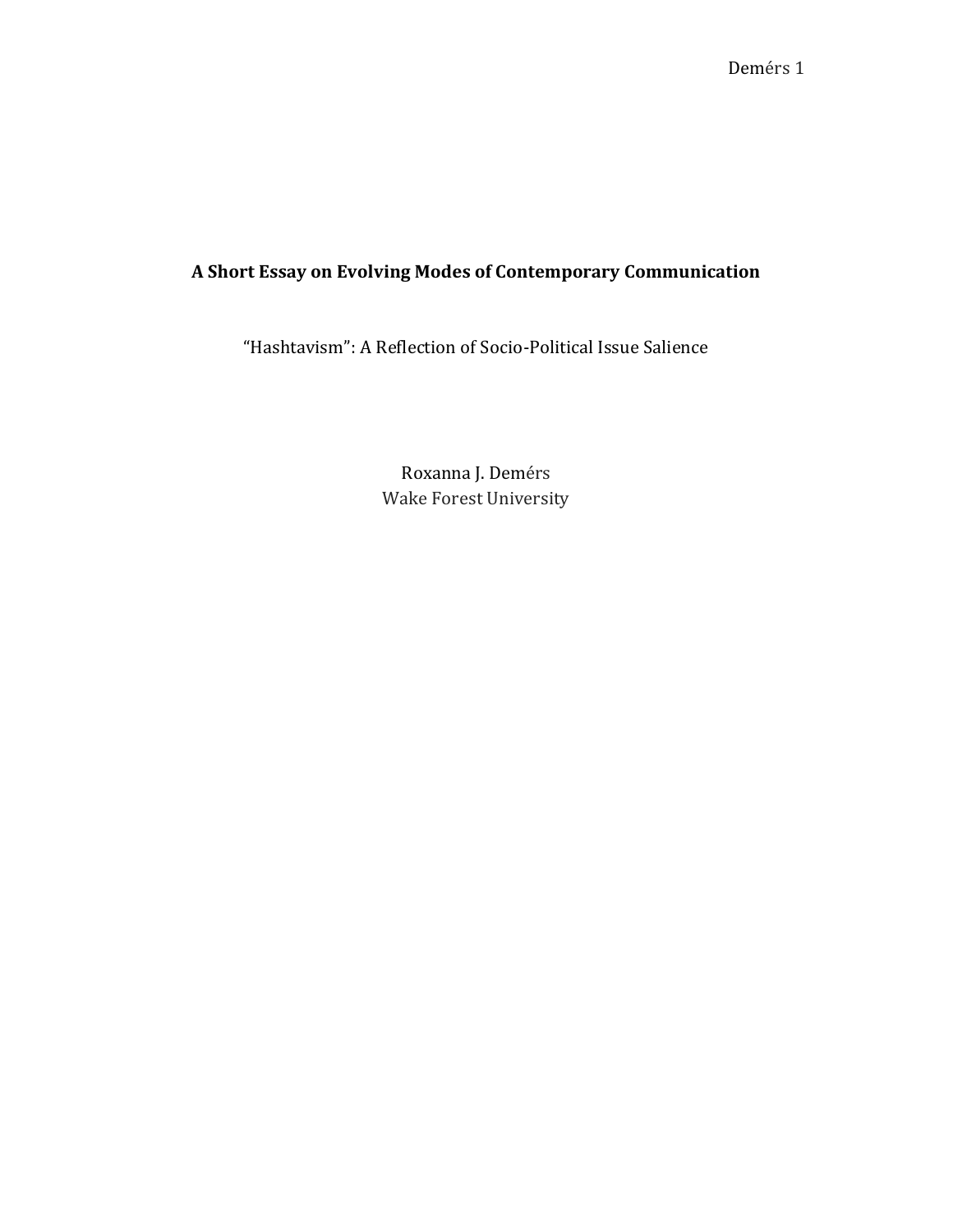Government accountability is foundational to the efficacy of a representative democracy ("Holding"). When it comes to holding the government responsible for its actions or policies in the United States, Pew Research reveals that 82% of Americans believe it is a civic duty to protest if government actions or policies are deemed wrongful or discriminatory ("What's", 2018). Adherence to these democratic values and civic duties positions constituents as the foundational neck and spine that upholds and, in a way, controls the very head of the democratic system. Equivocally, the widespread emergence of the Internet and social networking sites has fundamentally altered the public sphere of social and political dialogue. Specifically, recent examples of Twitter #hashtag activism has led to a prognosis that the "two spheres" of socio-political discourse (corporationcontrolled journalism and constituent-driven, network activism) are in fact converging (Moscato & Ofori-Parku, 2018; Bonilla & Rosa, 2015; Lim, 2013). Consequently, many scholars concur that social media have provoked a new form of "participatory democracy in a corporate-controlled, mass-mediated world" (Barnard, 2018; Revers, 2014; DeLuca & Peeples, 2002). Furthermore, it has been demonstrated that social media is progressively prevailing as a channel for socio-political advocacy, mobilization and protest (Bonilla & Rosa, 2015; Moscato & Ofori-Parku, 2018).

Unprecedentedly, social media --specifically Twitter--provides a platform for identifying and enunciating social issues that are salient to specific population subgroups (Bonilla & Rosa, 2015). Twitter has transpired in the sphere of journalism and discourse as a "site of resistance" (Williams, 2015) for marginalized subgroups who face underrepresentation (or other forms of subgroup-framing) in mass-mediated journalism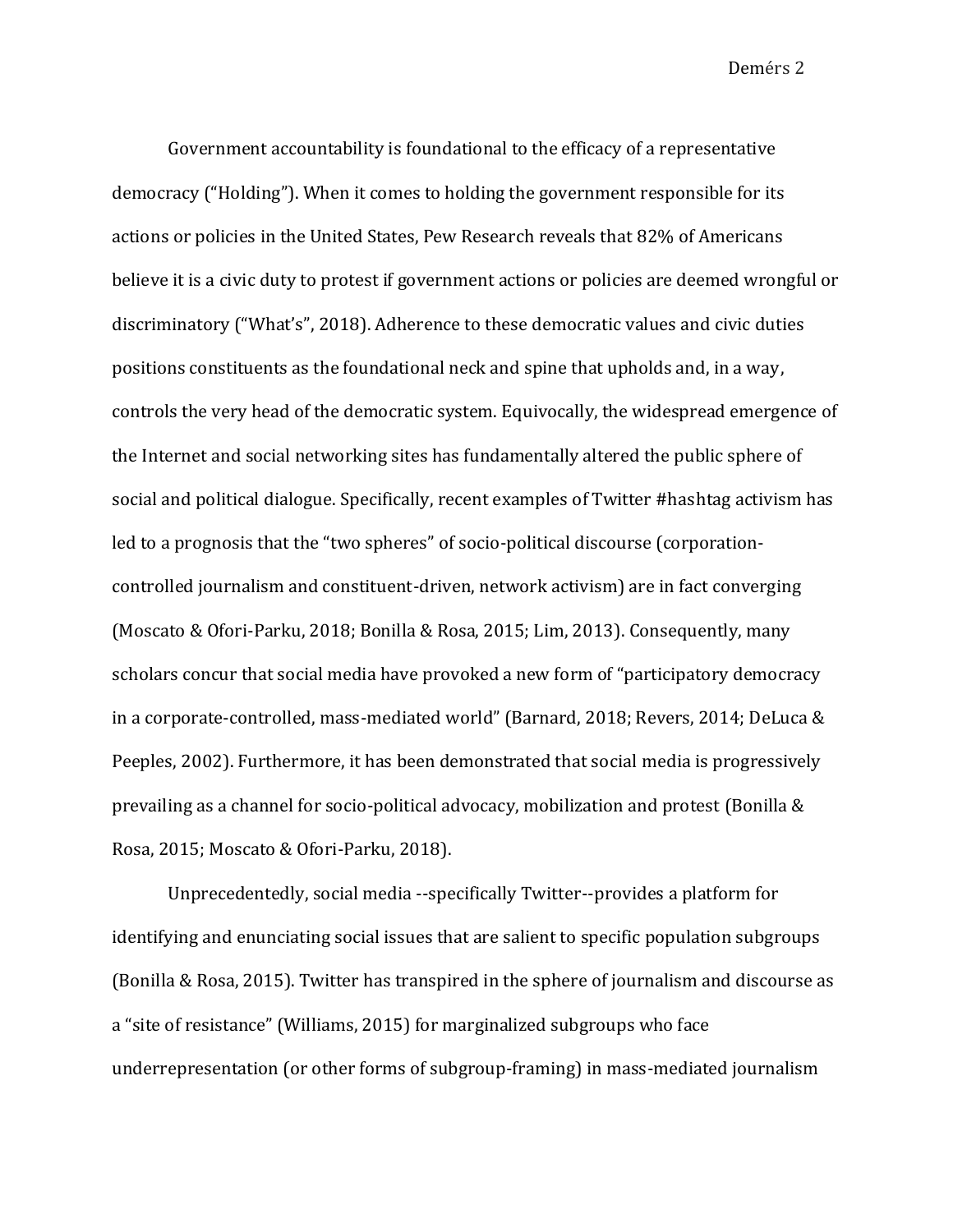media (Moscato & Ofori-Parku, 2018; Hopper, 2015). This "resistance" refers to the counteraction undertaken by individuals advocating for his or her beliefs and grievances regarding the present socio-political state. When a sentence, phrase, or word containing a political or social claim is accompanied by a #hashtag, and is posted (or re-tweeted) in considerable numbers, leading to increased exposure to the issue, #hashtag activism is occuring. For example, individuals who have posted or retweeted #BlackLivesMatter share a set of values and grievances about institutional injustice and the government's lack of accountability, along with all of its political, moral, and social associations and ramifications (Yang, 2018). More generally, however, exposure to a #hashtag and the (very) visible quantification of retweets allows individuals to advocate, not only collectively, but using their own words (derived from the in-group perspective) to tell their story in plea for change. Prominent examples like #BlackLivesMatter, #MeToo, #BringBackOurGirls, #ThisIsACoup, #MuslimsAreNotTerrorist, #WhyIStayed, and #CancelColbert directly express an ideological statement or explicit demand for action, rather than a simple theme, such as #change. These unambiguous calls to action can translate to socio-political participation as acts of petitioning for particular legislation, demanding the end of institutional injustice, as well as organizing protest assemblies (Yang, 2018).

Scholars of activism and social movements recognize and very much consider the "power of narratives" when assessing the efficacy of social and political communication methods (Yang, 2018; Berinsky & Kinder, 2006). It has been revealed that individual citizens are able to better understand and interpret political events when it follows a narrative form or integrates a humanizing storyline (Berinsky & Kinder, 2006). Because the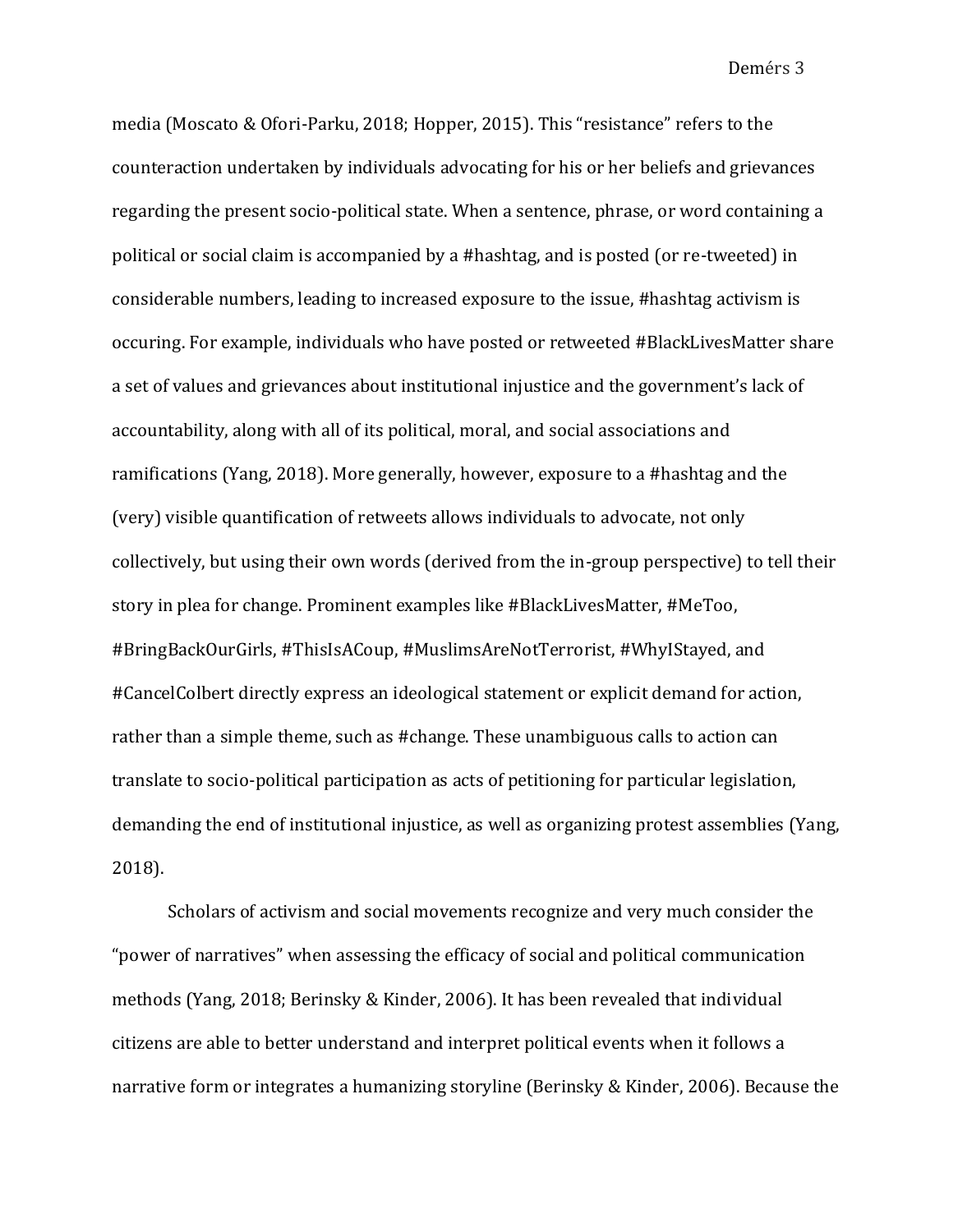posts and retweets revolving around a #hashtag are also likely to contain personal experiences and stories, they acquire a narrative structure (Yang, 2018). The spread and "temporal order" of these posts, in "networked spaces" in particular, affords them both narrative structure and agency (Yang, 2018) -- critical elements of *real* activism. In turn, Twitter provides a channel for the formation of narratives that counter mediatized stereotypes and the re-imagination of these subgroups' identities (Yang, 2018; Bonilla & Rosa, 2015).

For population subgroups which are marginalized, stereotyped, or whose perspective is simply underrepresented by corporation-controlled, mass media, this ability to collectively express individual experiences and grievances in a networked and highly visible setting allows them to present (read: frame) the social or political issue from the ingroup perspective (Bonilla & Rosa, 2015). Contemporary cognitive psychology theories concur that presenting information in a narrative or story format appears to change and improve understanding and can therefore influence and shape perceptions and opinions (Berinsky & Kinder, 2006). This influence extends to how individuals cognitively organize the information and stories they are exposed to in the media, what (precisely) is remembered, as well as the enunciation of attitudes and demands regarding the actions the government should take (Berinsky & Kinder, 2006). With this ability to frame sociopolitical issues as both a collective (yet, personal) narrative and an explicit demand for government action, hashtag activism on Twitter has become more than just a platform for personal disclosures and grievances; it has evolved into a means of "participatory transparency" (Revers, 2014; Karlsson, 2010), where those who experience misrepresentation are not bound by the constructedness and slant of mass news media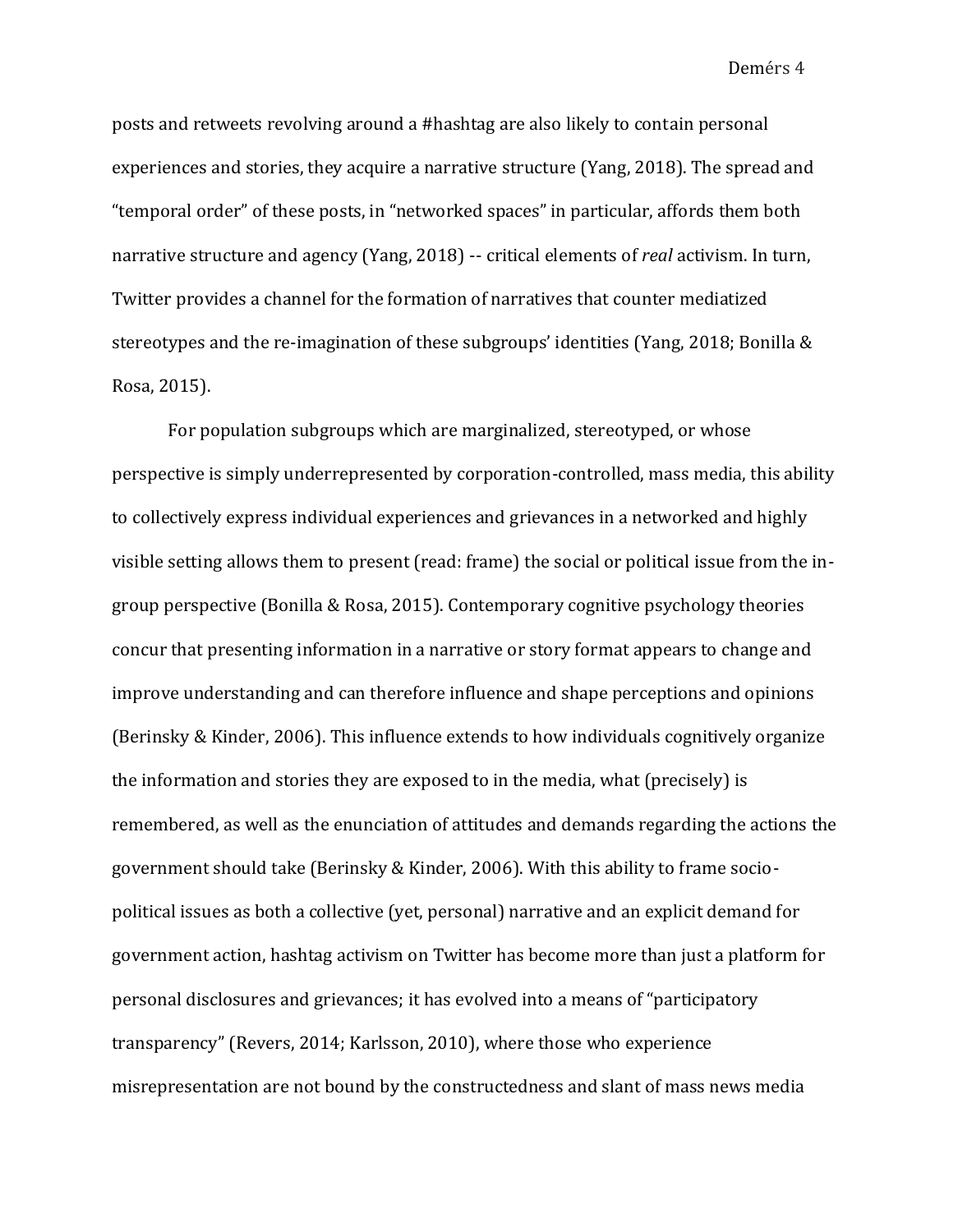(Druckman & Parkin, 2005). Rather, hashtag campaigns are very much involved and engaged in the presentation (read: framing) of news and information on social media about social and political issues.

One exemplar is #Ferguson, which emerged out of the #BlackLivesMatter movement, following the killing of Michael Brown in early August of 2014 (Barnard, 2018). In the first week of protests, Twitter quickly emerged as a platform for information and details about the shooting, with more than 3.6 million posts containing #Ferguson (Bonilla & Rosa, 2015). By the end of the month, #Ferguson had been posted over 8 million times on Twitter alone and along with this, emerged discourse of racial profiling and police brutality, including related hashtags: #Michael Brown and #HandsUp (Bonilla & Rosa, 2015). Connections across hashtags and their corresponding narratives essentially enable marginalized subgroups to not only raise awareness of the tragedy in #Ferguson, but to also shape the broader discussion of discriminatory police practices and marginalized subgroups of citizens.

Some critics of hashtag activism discredit it as a "poor substitute" for *real* activism; suggesting that the virtualness and virality of social media can only be effective so far as producing ephemeral "nanostories" (Wasik, 2009), resulting in very little impact on legislative action. Thus, it is imperative to investigate how and why forms of digital activism, quantified by the amount of #hashtags, have become pertinent and salient to specific citizens, if any form of institutional or policy change is to occur in reality. It surely cannot coincidental that these certain groups-- "most likely to experience police brutality, to have their protests disparaged as acts of 'rioting' or 'looting', and to be misrepresented in the media--" are precisely those who are leading the evolution of digital activism (Bonilla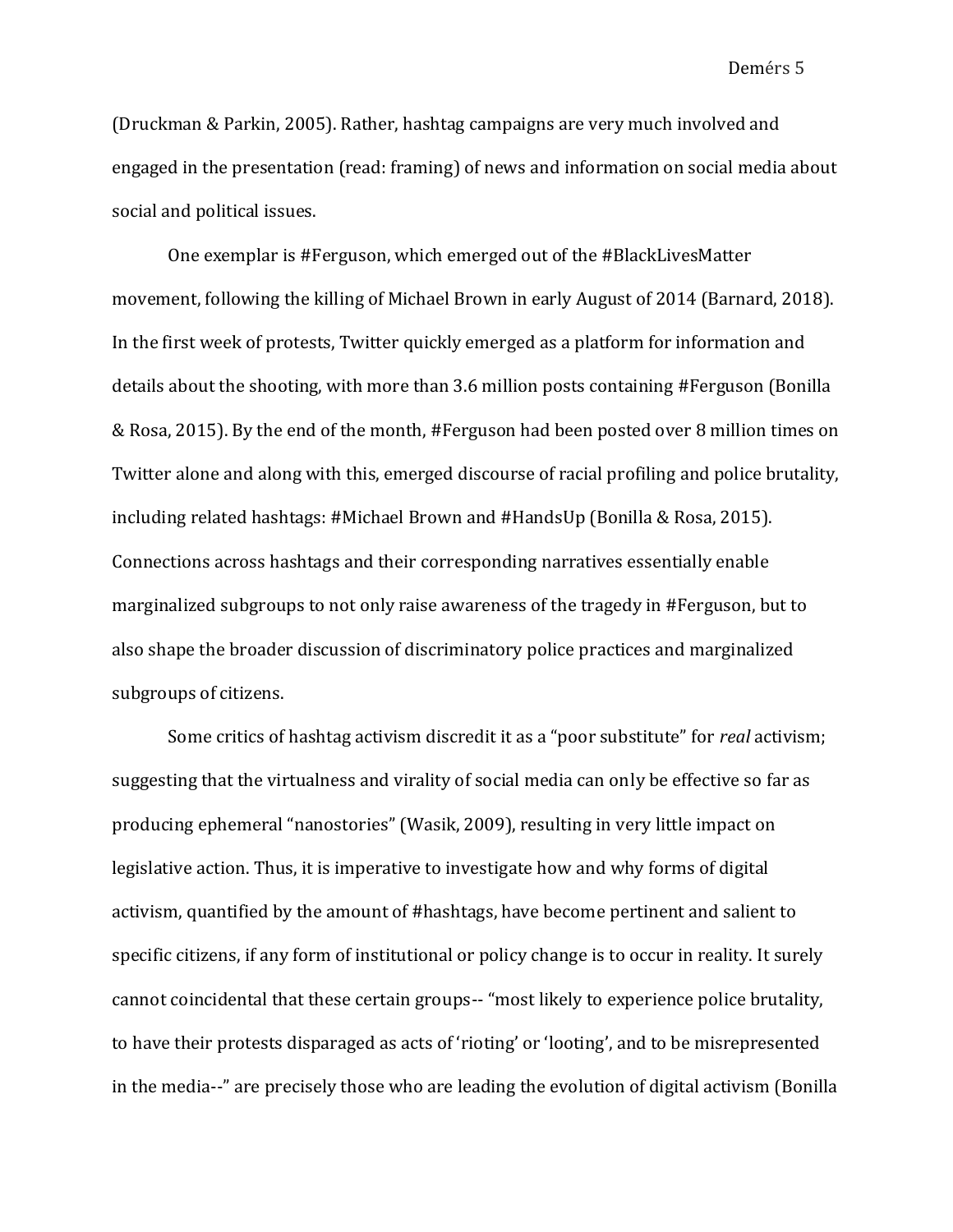& Rosa, 2015). #Ferguson demonstrates the emergence of hashtag campaigns as a means of challenging mass media narratives (read: framing) and institutional injustice, suggesting that #hashtag activism functions as a valuable and substantive network for discourse and activism.

While there is considerable evidence that the rise of hashtag activism, like #BlackLivesMatter, has provoked a broader discussion about the viability and efficacy of social media as a mobilizer for social activism and corresponding political participation and change (Anderson, et al., 2018), it is imperative to consider mass media's response regarding this convergence of #hashtag and real-life activism. For example, local publications in Nigeria portrayed the influx of #BringOurGirlsBack as a strong indicator of the prominence and salience of the issue; whereas news and media outlets in the U.S., like The Washington Post and The New York Times-- primarily covering the development of the story sin field reporters-- noted the prevalence of the (sheer number of tweets containing) the hashtag as though it was an entirely separate response to the issue, disparate from the street-level activism and protests occurring (Moscato & Ofori-Parku, 2018). The Nigerian press's presentation (read: framing) of the #BringOurGirlsBack campaign as both an online (virtual) and offline (real-life) advocacy protest, supports the prognosis that these "two spheres" of journalism and discourse are in fact converging (Moscato & Ofori-Parku, 2018; Bonilla & Rosa, 2015; Lim, 2013). Contrary to mass news publications in the U.S., the ideology among citizens appears to be evolving along with this plausible convergence of online networks and social activism; a decent majority of Americans (69%) believe that social media plays an important role in achieving social and political goals (Anderson, et al., 2018). Thus, it is imperative to continue to investigate and study the effects and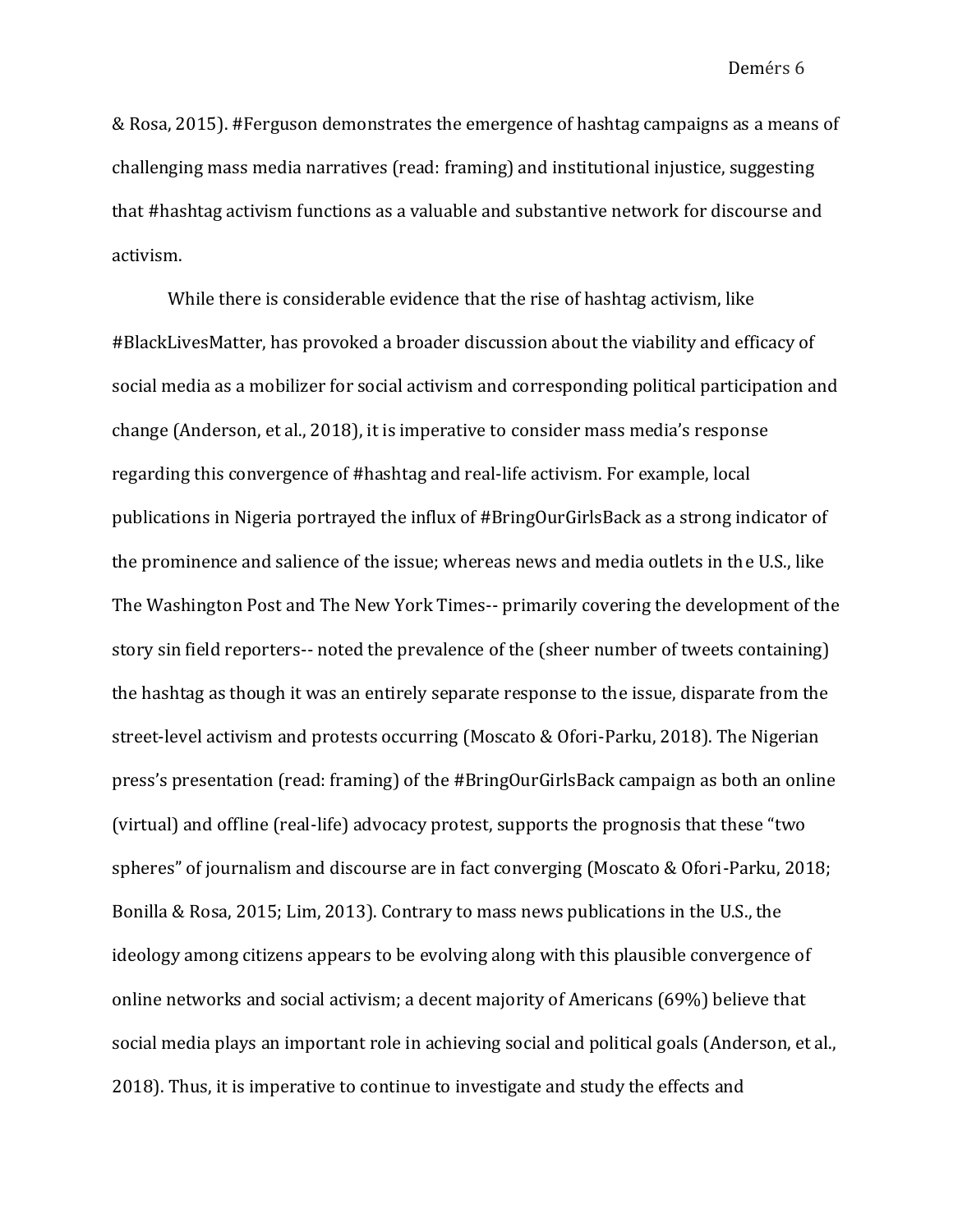implications of hashtag activism as social media continues to ascend in its stake of how information and activism permeates the media environment. The emergence of ideological arguments that political speech, rhetoric, and discourse in the public sphere is "dying, and possibly even dead" (Herbst, 2007), demonstrates concern for this evolution of network activism; however, looking forward, unable to know what new forms of activism will arise, we must look at this as one of the many adaptations with which individual citizens have undertaken as a result of the mediatization of socio-political issues and the government's response.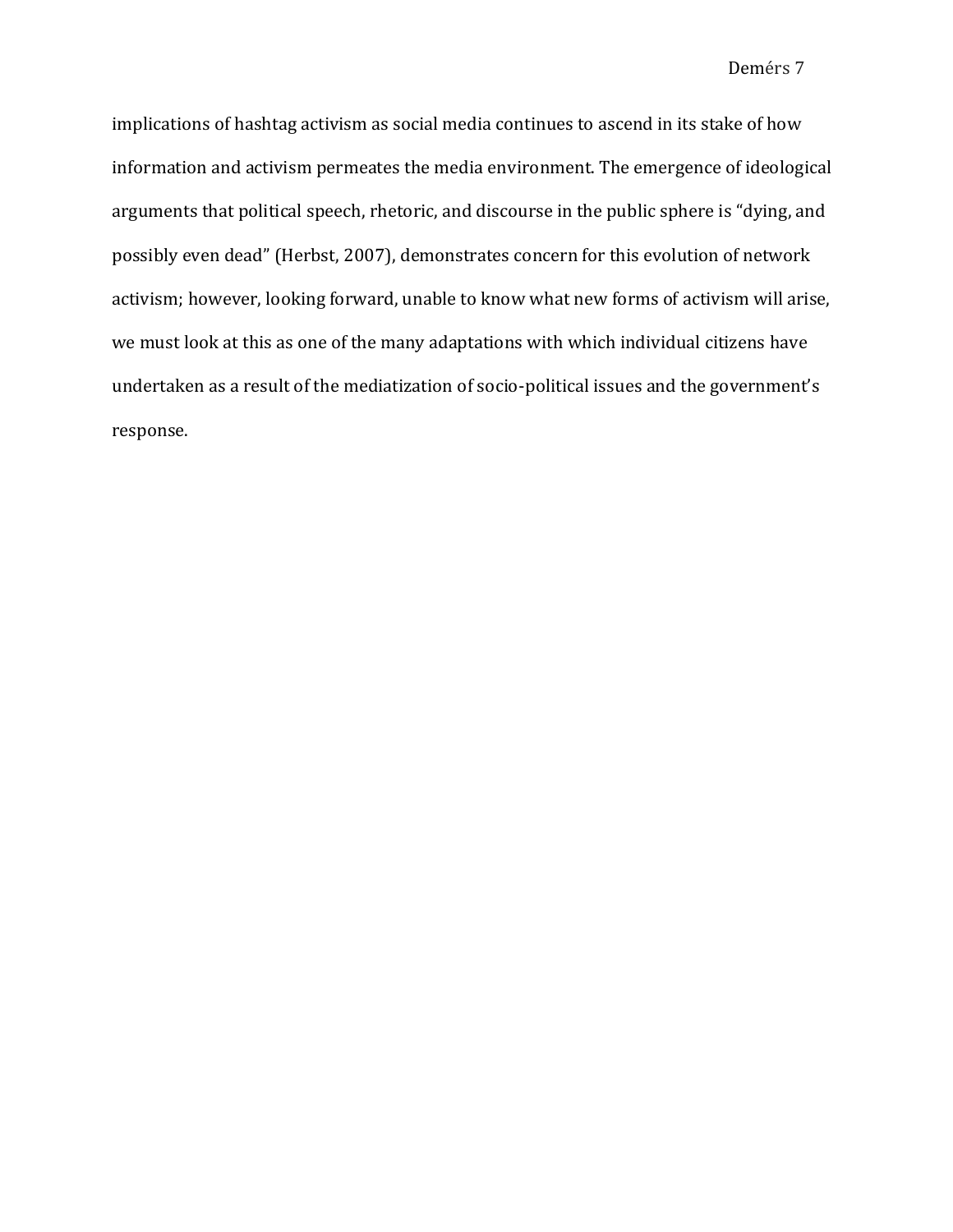## **Sources**

Anderson, M., Toor, S., Rainie, L., & Smith, A. (2018, July 11). Activism in the Social Media Age. *Pew Research Center: Internet, Science & Tech. Web[:](https://www.pewinternet.org/2018/07/11/activism-in-the-social-media-age/)* <https://www.pewinternet.org/2018/07/11/activism-in-the-social-media-age/>

Artwick, C. G. (2013). Reporters on Twitter: Product or service? Digital Journalism, 1(2), 212–228. doi:10.1080/21670811.2012.744555.

Berinsky, A. & Kinder, D. (2006). Making Sense of Issues Through Media Frames: Understanding the Kosovo Crisis. *Southern Political Science Association: The Journal of Politics*, Vol. 68, No. 3, August 2006, pp. 640–656

Barnard, S. R. (2018). Tweeting #Ferguson: Mediatized fields and the new activist journalist. New Media & Society, 20(7), 2252–2271. https://doi.org/10.1177/1461444817712723

Bonilla, Y., & Rosa, J. (2015). #Ferguson: Digital protest, hashtag ethnography, and the racial politics of social media in the United States. *American Ethnologist*, *42*(1), 4–1[7.](https://doi.org/10.1111/amet.12112) <https://doi.org/10.1111/amet.12112>

DeLuca, K. M., & Peeples, J. (2002). "From public sphere to public screen: Democracy, activism, and the 'violence' of Seattle". *Critical Studies in Media Communication*, *19*(2), 125– 15[1.](https://doi.org/10.1080/07393180216559) <https://doi.org/10.1080/07393180216559>

Druckman, J. & Parkin, M., (2005). "The Impact of Media Bias: How Editorial Slant Affects Voters", *The Journal of Politics, Vol. 67, No. 4, November 2005, Pp. 1030–1049 ©* Southern Political Science Association.

File, Thom. "Voting in America: A Look at the 2016 Presidential Election." *Census Bureau QuickFacts*, United States Census Bureau, 10 May 2017, [www.census.gov/newsroom/blogs/random](http://www.census.gov/newsroom/blogs/random-samplings/2017/05/voting_in_america.html)samplings/2017/05/voting in america.html.

"Holding the Government Accountable". *ACE Project: The Electoral Knowledge Network.* Retrieved fro[m http://aceproject.org/ace-en/topics/es/esa/esa05](http://aceproject.org/ace-en/topics/es/esa/esa05)

Hopper, J. (2015). Obamacare, the News Media, and the Politics of 21st-Century Presidential Communication. *25*. <https://ijoc.org/index.php/ijoc/article/viewFile/3187/1367>